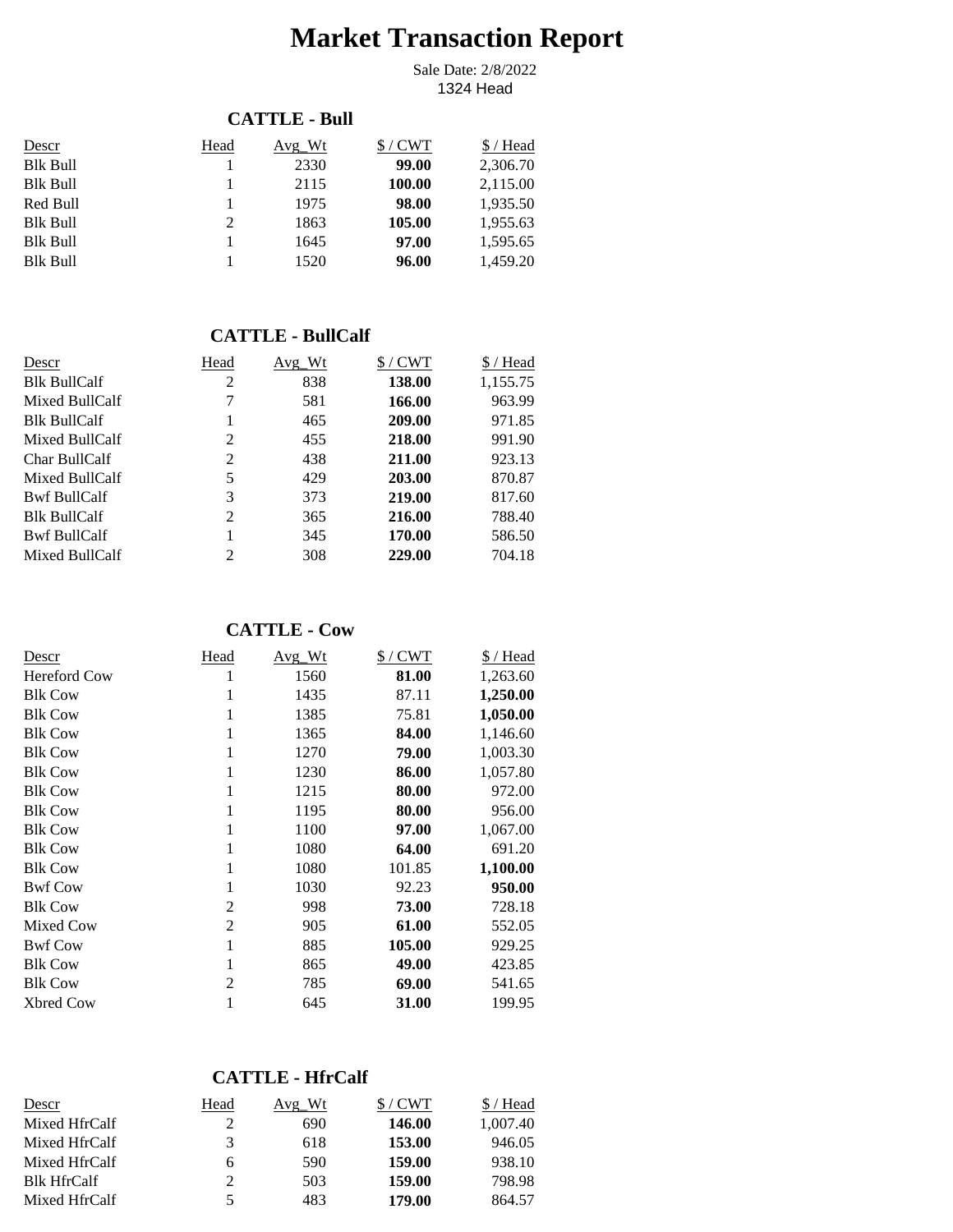| Char HfrCalf       | 4 | 464 | 169.00 | 783.74 |
|--------------------|---|-----|--------|--------|
| <b>Blk HfrCalf</b> | 6 | 457 | 181.00 | 826.57 |
| <b>Bwf HfrCalf</b> |   | 445 | 142.00 | 631.90 |
| <b>Blk HfrCalf</b> |   | 400 | 179.00 | 716.00 |
| Mixed HfrCalf      | 2 | 343 | 180.00 | 616.50 |
| <b>Blk HfrCalf</b> |   | 340 | 181.00 | 615.40 |
| <b>Bwf HfrCalf</b> | 1 | 325 | 181.00 | 588.25 |
| Char HfrCalf       |   | 285 | 192.98 | 550.00 |
| <b>Blk HfrCalf</b> |   | 255 | 211.76 | 540.00 |
| <b>Bwf HfrCalf</b> |   | 230 | 173.91 | 400.00 |
|                    |   |     |        |        |

## **CATTLE - HfrYrl**

| <u>Descr</u>      | Head           | Avg_Wt | $$/$ CWT | \$/Head  |
|-------------------|----------------|--------|----------|----------|
| <b>Blk HfrYrl</b> | 1              | 1065   | 110.00   | 1,171.50 |
| Char HfrYrl       | $\mathbf{1}$   | 845    | 122.00   | 1,030.90 |
| Xbred HfrYrl      | $\mathbf{1}$   | 825    | 130.00   | 1,072.50 |
| <b>Blk HfrYrl</b> | $\overline{c}$ | 808    | 149.00   | 1,203.18 |
| Xbred HfrYrl      | $\mathbf{1}$   | 795    | 136.00   | 1,081.20 |
| Mixed HfrYrl      | $\overline{c}$ | 783    | 147.00   | 1,150.28 |
| <b>Blk HfrYrl</b> | $\overline{2}$ | 778    | 140.00   | 1,088.50 |
| Mixed HfrYrl      | 6              | 773    | 144.50   | 1,117.47 |
| Red HfrYrl        | $\mathbf{1}$   | 765    | 147.50   | 1,128.37 |
| <b>Blk HfrYrl</b> | 5              | 755    | 144.00   | 1,087.20 |
| <b>Blk HfrYrl</b> | 41             | 753    | 152.75   | 1,150.84 |
| Mixed HfrYrl      | 69             | 746    | 153.60   | 1,145.32 |
| Mixed HfrYrl      | 5              | 741    | 145.50   | 1,078.15 |
| <b>Blk HfrYrl</b> | $\mathbf{1}$   | 735    | 130.00   | 955.50   |
| <b>Blk HfrYrl</b> | $\mathbf{1}$   | 735    | 127.50   | 937.12   |
| <b>Blk HfrYrl</b> | $\overline{4}$ | 720    | 154.00   | 1,108.80 |
| <b>Blk HfrYrl</b> | 49             | 719    | 155.50   | 1,118.01 |
| Mixed HfrYrl      | $\overline{c}$ | 715    | 148.00   | 1,058.20 |
| Mixed HfrYrl      | $\mathbf{1}$   | 703    | 139.00   | 977.17   |
| Mixed HfrYrl      | 6              | 703    | 149.00   | 1,047.22 |
| Mixed HfrYrl      | 9              | 698    | 146.00   | 1,019.57 |
| Xbred HfrYrl      | $\mathbf{1}$   | 675    | 100.00   | 675.00   |
| Mixed HfrYrl      | 8              | 673    | 152.00   | 1,023.15 |
| Mixed HfrYrl      | 5              | 673    | 157.50   | 1,059.97 |
| Mixed HfrYrl      | $\overline{4}$ | 663    | 158.50   | 1,050.06 |
| <b>Blk HfrYrl</b> | 3              | 660    | 152.00   | 1,003.20 |
| Char HfrYrl       | $\overline{c}$ | 635    | 148.00   | 939.80   |
| Mixed HfrYrl      | $\overline{7}$ | 631    | 157.00   | 990.22   |
| Mixed HfrYrl      | 10             | 631    | 156.50   | 986.73   |
| Mixed HfrYrl      | 9              | 627    | 161.50   | 1,012.07 |
| <b>Blk HfrYrl</b> | 10             | 620    | 154.75   | 958.68   |
| <b>Blk HfrYrl</b> | 12             | 612    | 158.00   | 967.09   |
| <b>Blk HfrYrl</b> | 9              | 594    | 155.50   | 924.36   |
| Mixed HfrYrl      | 6              | 592    | 159.50   | 943.71   |
| Mixed HfrYrl      | 7              | 589    | 160.00   | 941.71   |
| Mixed HfrYrl      | 7              | 588    | 159.50   | 937.63   |
| Mixed HfrYrl      | 16             | 585    | 160.00   | 935.50   |
| Mixed HfrYrl      | 5              | 580    | 146.00   | 846.80   |
| Mixed HfrYrl      | 14             | 580    | 155.00   | 898.45   |
| Mixed HfrYrl      | $\overline{2}$ | 578    | 159.00   | 918.23   |
| Mixed HfrYrl      | 3              | 570    | 162.00   | 923.40   |
| Red HfrYrl        | $\mathbf{1}$   | 555    | 40.00    | 222.00   |
| Mixed HfrYrl      | 6              | 538    | 165.00   | 886.88   |
| <b>Blk HfrYrl</b> | 12             | 536    | 165.00   | 884.81   |
| Dairy HfrYrl      | $\mathbf{1}$   | 535    | 59.00    | 315.65   |
| Mixed HfrYrl      | $\overline{c}$ | 515    | 164.00   | 844.60   |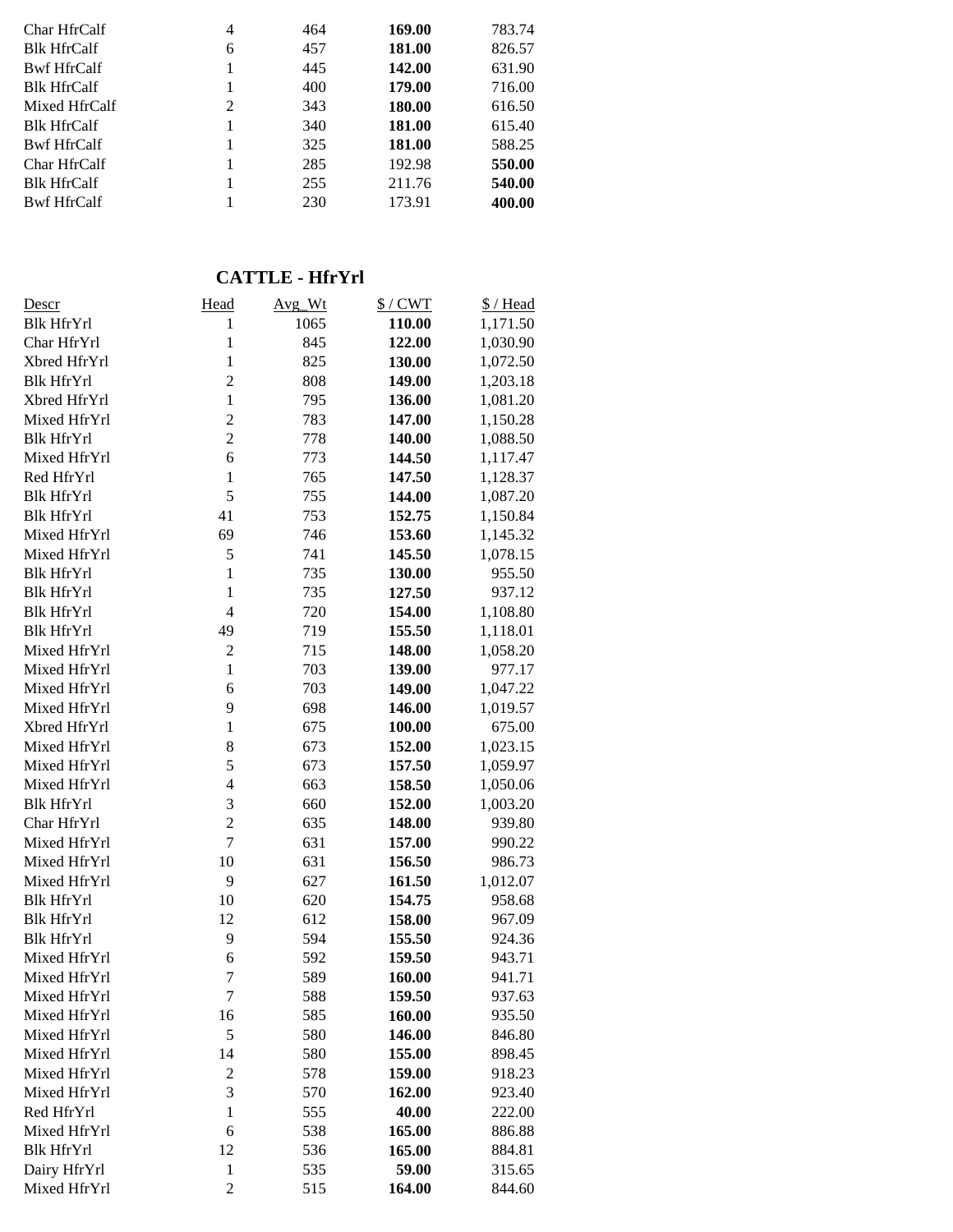| Mixed HfrYrl      | 5              | 513 | 167.00 | 856.71 |
|-------------------|----------------|-----|--------|--------|
| <b>Blk HfrYrl</b> | 9              | 499 | 174.00 | 869.03 |
| <b>Blk HfrYrl</b> | 7              | 497 | 175.00 | 870.00 |
| <b>Blk HfrYrl</b> | 1              | 495 | 166.00 | 821.70 |
| Mixed HfrYrl      | 8              | 488 | 179.50 | 875.06 |
| <b>Blk HfrYrl</b> | 1              | 475 | 167.00 | 793.25 |
| <b>Blk HfrYrl</b> | 8              | 466 | 181.00 | 843.91 |
| <b>Blk HfrYrl</b> | $\overline{2}$ | 465 | 175.00 | 813.75 |
| <b>Blk HfrYrl</b> | 1              | 465 | 165.00 | 767.25 |
| <b>Blk HfrYrl</b> | 6              | 462 | 179.00 | 826.38 |
| Xbred HfrYrl      | 2              | 440 | 46.00  | 202.40 |
| <b>Blk HfrYrl</b> | $\overline{2}$ | 433 | 175.00 | 756.88 |
| Mixed HfrYrl      | 12             | 421 | 178.00 | 749.08 |
| <b>Blk HfrYrl</b> | 11             | 406 | 182.00 | 738.75 |
| <b>Blk HfrYrl</b> | 3              | 375 | 180.00 | 675.00 |
| <b>Blk HfrYrl</b> | 1              | 375 | 182.00 | 682.50 |
| <b>Blk HfrYrl</b> | 1              | 365 | 186.00 | 678.90 |
| Mixed HfrYrl      | $\overline{c}$ | 360 | 184.00 | 662.40 |
| Mixed HfrYrl      | 5              | 356 | 186.00 | 662.16 |
| <b>Blk HfrYrl</b> | 1              | 355 | 188.00 | 667.40 |
| Bwf HfrYrl        | 1              | 340 | 181.00 | 615.40 |
| <b>Blk HfrYrl</b> | 3              | 285 | 196.49 | 560.00 |
| <b>Blk HfrYrl</b> | 1              | 275 | 127.27 | 350.00 |

### **CATTLE - StrCalf**

| Descr              | <u>Head</u> | Avg Wt | S/CWT  | $$/$ Head |
|--------------------|-------------|--------|--------|-----------|
| <b>Blk StrCalf</b> |             | 705    | 149.00 | 1.050.45  |
| <b>Blk StrCalf</b> |             | 300    | 200.00 | 600.00    |

**CATTLE - StrYrl**

| Descr             | Head           | Avg Wt | $$/$ CWT | $$/$ Head |
|-------------------|----------------|--------|----------|-----------|
| Red StrYrl        | 1              | 1480   | 98.00    | 1,450.40  |
| Xbred StrYrl      | 1              | 1270   | 102.50   | 1,301.75  |
| <b>Bwf StrYrl</b> | 1              | 1155   | 106.00   | 1,224.30  |
| <b>Blk StrYrl</b> | $\mathbf{1}$   | 1060   | 104.00   | 1,102.40  |
| Red StrYrl        | $\mathbf{1}$   | 1035   | 136.00   | 1,407.60  |
| Red StrYrl        | 1              | 955    | 95.00    | 907.25    |
| Mixed StrYrl      | 5              | 921    | 145.00   | 1,335.45  |
| Mixed StrYrl      | 50             | 891    | 152.00   | 1,354.93  |
| <b>Blk StrYrl</b> | $\mathbf{1}$   | 870    | 150.00   | 1,305.00  |
| <b>Blk StrYrl</b> | 3              | 865    | 159.50   | 1,379.67  |
| Mixed StrYrl      | 64             | 864    | 167.50   | 1,447.83  |
| Mixed StrYrl      | 62             | 859    | 164.75   | 1,414.59  |
| Mixed StrYrl      | 60             | 851    | 167.00   | 1,421.87  |
| Mixed StrYrl      | 65             | 845    | 167.25   | 1,413.91  |
| Red StrYrl        | $\mathbf{1}$   | 835    | 156.00   | 1,302.60  |
| <b>Bwf StrYrl</b> | $\mathbf{1}$   | 835    | 152.00   | 1,269.20  |
| <b>Blk StrYrl</b> | $\mathbf{1}$   | 825    | 167.00   | 1,377.75  |
| <b>Bwf StrYrl</b> | $\mathbf{1}$   | 825    | 140.00   | 1,155.00  |
| <b>Blk StrYrl</b> | 1              | 825    | 123.00   | 1,014.75  |
| <b>Blk StrYrl</b> | 10             | 823    | 159.25   | 1,310.63  |
| Mixed StrYrl      | $\overline{2}$ | 813    | 163.50   | 1,328.44  |
| Red StrYrl        | $\mathbf{1}$   | 810    | 140.00   | 1,134.00  |
| Mixed StrYrl      | 14             | 801    | 142.00   | 1,138.03  |
| Mixed StrYrl      | $\overline{c}$ | 768    | 155.00   | 1,189.63  |
| Rwf StrYrl        | $\mathbf{1}$   | 765    | 157.00   | 1,201.05  |
| Mixed StrYrl      | 3              | 762    | 149.00   | 1,134.88  |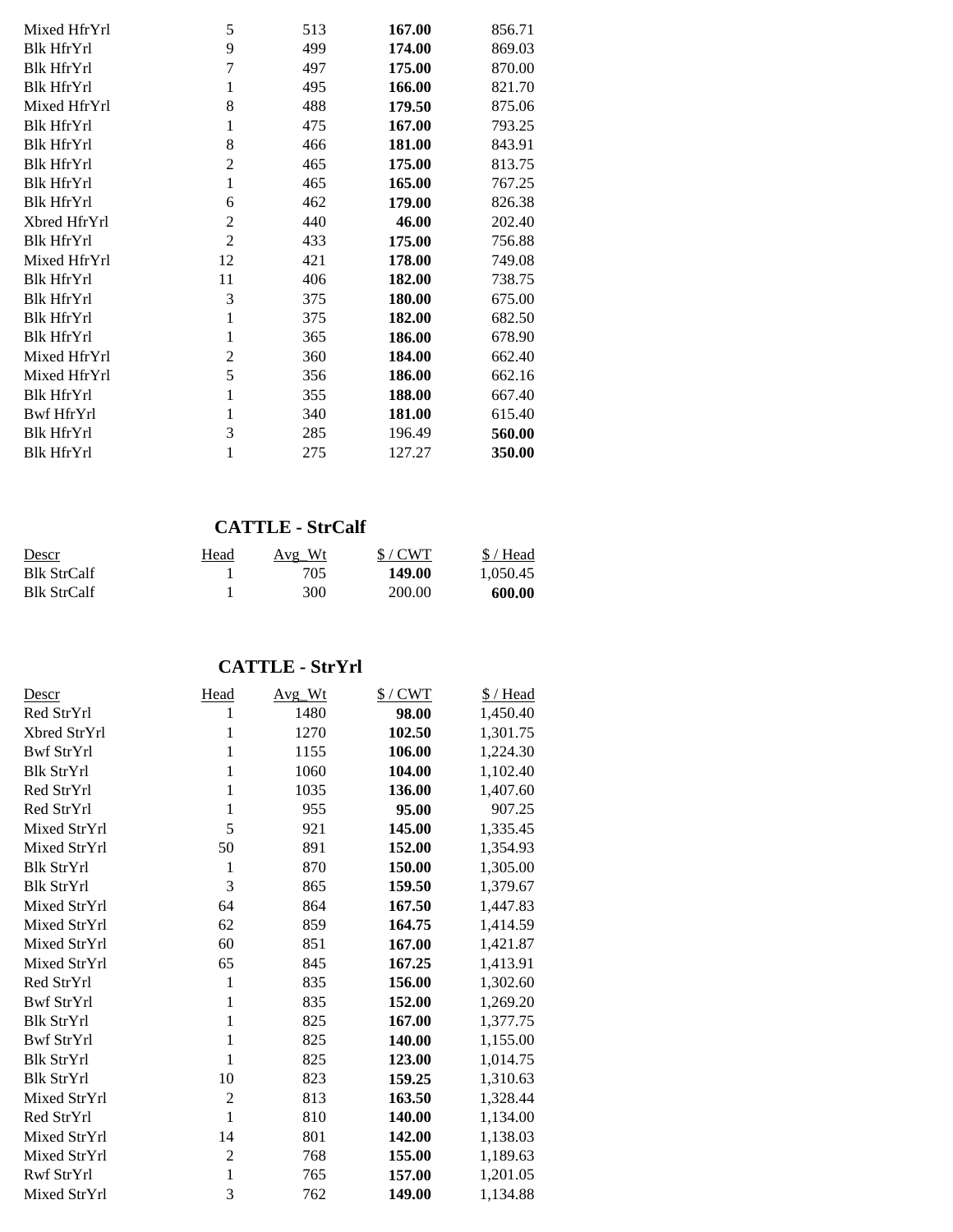| Mixed StrYrl      | 82             | 760 | 167.75 | 1,274.49 |
|-------------------|----------------|-----|--------|----------|
| <b>Blk StrYrl</b> | 28             | 759 | 163.00 | 1,237.64 |
|                   |                |     |        |          |
| <b>Blk StrYrl</b> | $\overline{4}$ | 754 | 151.00 | 1,138.16 |
| <b>Blk StrYrl</b> | 5              | 746 | 162.00 | 1,208.52 |
| Xbred StrYrl      | $\overline{c}$ | 743 | 81.00  | 601.43   |
| Mixed StrYrl      | 5              | 739 | 163.00 | 1,204.57 |
| Mixed StrYrl      | 3              | 738 | 167.00 | 1,233.02 |
| <b>Blk StrYrl</b> | 27             | 732 | 143.00 | 1,047.08 |
| <b>Blk StrYrl</b> | 5              | 725 | 163.50 | 1,185.37 |
|                   |                |     |        |          |
| <b>Blk StrYrl</b> | 12             | 724 | 163.00 | 1,179.71 |
| <b>Blk StrYrl</b> | 23             | 713 | 166.50 | 1,186.49 |
| Hereford StrYrl   | 3              | 707 | 156.00 | 1,102.40 |
| <b>Blk StrYrl</b> | 6              | 702 | 164.00 | 1,150.73 |
| Xbred StrYrl      | $\mathbf{1}$   | 695 | 79.00  | 549.05   |
| Mixed StrYrl      | 16             | 694 | 162.00 | 1,124.38 |
| <b>Blk StrYrl</b> | $\overline{4}$ | 693 | 161.00 | 1,114.93 |
| Char StrYrl       | $\mathbf{1}$   | 690 | 147.00 | 1,014.30 |
| Mixed StrYrl      | 5              | 684 | 165.50 | 1,132.02 |
|                   |                |     |        |          |
| <b>Blk StrYrl</b> | $\overline{2}$ | 683 | 155.00 | 1,057.88 |
| <b>Blk StrYrl</b> | 5              | 676 | 174.00 | 1,176.24 |
| Mixed StrYrl      | 3              | 672 | 162.00 | 1,088.10 |
| <b>Bwf StrYrl</b> | 3              | 657 | 168.00 | 1,103.20 |
| <b>Blk StrYrl</b> | 3              | 653 | 170.00 | 1,110.67 |
| Mixed StrYrl      | 20             | 646 | 179.75 | 1,161.19 |
| <b>Blk StrYrl</b> | 13             | 635 | 175.00 | 1,110.58 |
| Mixed StrYrl      | 6              | 633 | 150.00 | 950.00   |
|                   |                |     |        |          |
| Hereford StrYrl   | 3              | 633 | 174.00 | 1,102.00 |
| Char StrYrl       | $\mathbf{1}$   | 625 | 160.00 | 1,000.00 |
| <b>Bwf StrYrl</b> | 3              | 625 | 170.00 | 1,062.50 |
| <b>Blk StrYrl</b> | $\mathbf{1}$   | 620 | 170.00 | 1,054.00 |
| Mixed StrYrl      | 10             | 619 | 175.00 | 1,083.25 |
| Mixed StrYrl      | $\overline{2}$ | 618 | 165.00 | 1,018.88 |
| <b>Blk StrYrl</b> | 8              | 601 | 184.00 | 1,105.15 |
| Mixed StrYrl      | $\overline{c}$ | 583 | 170.00 | 990.25   |
| <b>Bwf StrYrl</b> | $\mathbf{1}$   | 580 |        | 1,009.20 |
|                   |                |     | 174.00 |          |
| <b>Blk StrYrl</b> | $\overline{c}$ | 573 | 184.00 | 1,053.40 |
| <b>Blk StrYrl</b> | 5              | 570 | 183.00 | 1,043.10 |
| <b>Blk StrYrl</b> | 18             | 550 | 184.00 | 1,012.00 |
| <b>Blk StrYrl</b> | 9              | 515 | 202.00 | 1,040.30 |
| <b>Blk StrYrl</b> | 3              | 507 | 203.00 | 1,028.53 |
| <b>Blk StrYrl</b> | $\overline{c}$ | 503 | 204.50 | 1,027.61 |
| Mixed StrYrl      | $\overline{c}$ | 500 | 199.00 | 995.00   |
| Red StrYrl        | $\mathbf{1}$   | 490 | 191.00 | 935.90   |
| <b>Blk StrYrl</b> |                |     |        |          |
|                   | $\mathbf{1}$   | 485 | 213.00 | 1,033.05 |
| Xbred StrYrl      | $\mathbf{1}$   | 485 | 108.00 | 523.80   |
| Mixed StrYrl      | 8              | 479 | 216.50 | 1,036.49 |
| <b>Blk StrYrl</b> | $\mathbf{1}$   | 470 | 160.00 | 752.00   |
| <b>Blk StrYrl</b> | 6              | 462 | 210.00 | 969.15   |
| <b>Blk StrYrl</b> | $\mathbf{1}$   | 461 | 200.00 | 922.00   |
| Mixed StrYrl      | $\overline{c}$ | 450 | 218.00 | 981.00   |
| Xbred StrYrl      | $\mathbf{1}$   | 450 | 28.00  | 126.00   |
| <b>Blk StrYrl</b> | 5              | 444 | 221.00 | 981.24   |
| <b>Blk StrYrl</b> | $\mathbf{1}$   | 435 | 218.00 | 948.30   |
| Mixed StrYrl      | 5              | 434 |        |          |
|                   |                |     | 220.50 | 956.97   |
| <b>Blk StrYrl</b> | $\overline{c}$ | 408 | 219.00 | 892.43   |
| Mixed StrYrl      | $\overline{c}$ | 393 | 218.00 | 855.65   |
| <b>Blk StrYrl</b> | $\mathbf{1}$   | 370 | 221.00 | 817.70   |
| <b>Blk StrYrl</b> | $\overline{4}$ | 364 | 224.00 | 814.80   |
| <b>Blk StrYrl</b> | $\mathbf{1}$   | 355 | 222.00 | 788.10   |
| <b>Blk StrYrl</b> | $\overline{c}$ | 328 | 222.00 | 727.05   |
| Xbred StrYrl      | $\mathbf{1}$   | 320 | 31.25  | 100.00   |
| <b>Blk StrYrl</b> | $\overline{c}$ | 228 | 228.57 | 520.00   |